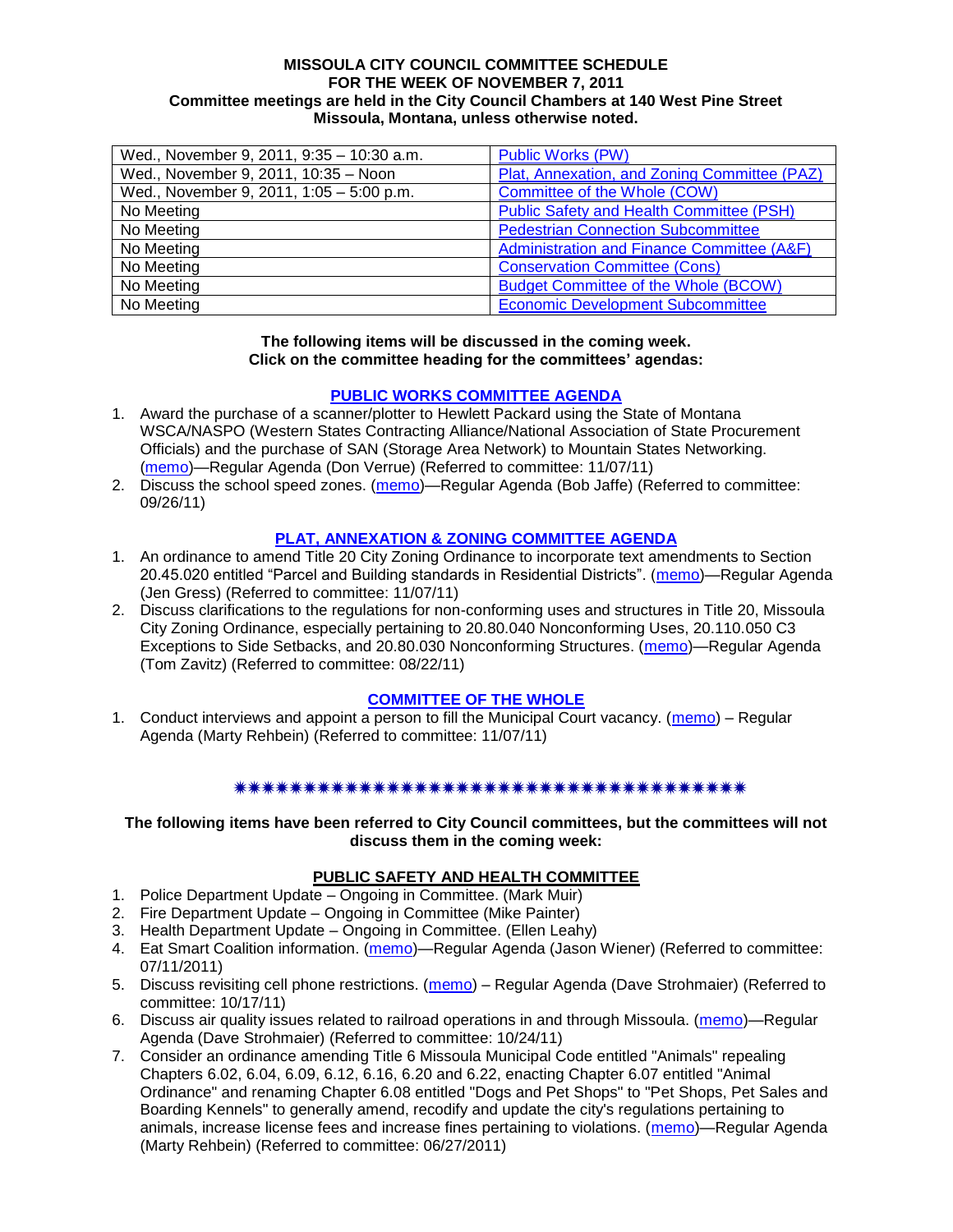# **CONSERVATION COMMITTEE**

- 1. Update from Greenhouse Gas Energy Conservation Team. [\(memo\)](http://www.ci.missoula.mt.us/DocumentView.aspx?DID=5945)—Regular Agenda (Ben Schmidt and Marilyn Marler) (Referred to committee: 04/11/2011)
- 2. Discuss the city's strategy to complete a boundary survey of Greenough Park. [\(memo\)](http://www.ci.missoula.mt.us/DocumentView.aspx?DID=5875)—Regular Agenda (Dave Strohmaier) (Referred to committee: 04/04/2011)
- 3. Approve and authorize the Mayor to sign an amendment to the agreement with Territorial Landworks, Inc. (TLI) in an amount not to exceed \$136,702.37 for professional services, including engineering, surveying, and construction management for Project #PR 08-02 GCT, Grant Creek Trail, CTEP #STPE 8199(105). [\(memo\)](http://www.ci.missoula.mt.us/DocumentView.aspx?DID=7494)—Regular Agenda (Dave Shaw) (Referred to committee: 10/24/11)

# **PLAT, ANNEXATION & ZONING COMMITTEE**

- 1. Annexation. (see separate list at City Clerk's Office for pending annexations) (Ongoing in Committee)
- 2. Request to rezone the property legally described as Lot 3 of Scott Street Lots Subdivision, located in Section 16, T13N, R19W, P.M.M. form D (Industrial) to I-1 (Light Industrial), based on the finding of fact and conclusions of law. (PAZ [05/21/08\)](ftp://ftp.ci.missoula.mt.us/Packets/Council/2008/2008-06-02/080521paz.pdf) (Returned from Council floor: 6/2/08)
- 3. Ongoing discussion of City planning issues with members of the Planning Board.—Regular Agenda (Bob Jaffe) (Referred to committee: 3/20/06)
- 4. Resolution repealing resolution No. 7404 and declaring the annexation of Lots 53 and 54 Dinsmore's Orchard Homes No. 5 null and void. [\(memo\)](http://www.ci.missoula.mt.us/DocumentView.aspx?DID=5349)—Regular Agenda (Jessica Miller) (Referred to committee: 01/10/2011)
- 5. Amendments to Article 3, Subdivision Design Standards, Section 3-020 Streets, Access, and Transportation, of the Missoula City Subdivision Regulations. [\(memo\)](http://www.ci.missoula.mt.us/DocumentView.aspx?DID=7491)—Regular Agenda (Tom Zavitz) (Referred to committee: 10/24/11)
- 6. Amendment Article 7. Error Corrections and Adjustments to the subdivision regulations to allow for restrictions or conditions placed on a plat by the governing body to be amended or removed by a future council. [\(memo\)](http://www.ci.missoula.mt.us/DocumentView.aspx?DID=7568)—Regular Agenda (Lyn Hellegaard) (Referred to committee: 11/07/11)
- 7. Confirm the appointment of Sandy Mitchell to the City Board of Adjustment as second alternate for a term commencing immediately and ending June 30, 2014. [\(memo\)](http://www.ci.missoula.mt.us/DocumentView.aspx?DID=7570)—Regular Agenda (Mayor Engen) (Referred to committee: 11/07/11)

# **ADMINISTRATION AND FINANCE COMMITTEE**

- 1. Approve claims. (Ongoing) (Consent Agenda)
- 2. Approve journal vouchers. (Ongoing) (Consent Agenda)
- 3. Approve budget transfers. (Ongoing) (Consent Agenda)
- 4. An ordinance amending the municipal code as it relates to bike licensing.  $(A\&F)$  (Returned from council floor: 12/15/08) (Tabled 8/3/2011)
- 5. Amend Council rules to change the Council's regular meeting schedule to two meetings per month [\(memo\)](http://www.ci.missoula.mt.us/DocumentView.aspx?DID=4027).—Regular Agenda (Marty Rehbein) (Referred to committee: 06/07/10)
- 6. Discuss the disposition of surplus city land. [\(memo\)](http://www.ci.missoula.mt.us/DocumentView.aspx?DID=4862)—Regular Agenda (John Newman) (Referred to committee: 10/25/10)
- 7. Discuss outstanding third-party contracts. [\(memo\)](http://www.ci.missoula.mt.us/DocumentView.aspx?DID=4956)—Regular Agenda (Lyn Hellegaard) (Referred to committee: 11/08/10)
- 8. Review the city's current policy for charging the public for various city-produced documents [\(memo\)](http://www.ci.missoula.mt.us/DocumentView.aspx?DID=5143) Regular Agenda (Dave Strohmaier) (Referred to committee: 12/06/10)
- 9. Review Missoula's insurance experience, particularly work comp; propose improvements if warranted. [\(memo\)](http://www.ci.missoula.mt.us/DocumentView.aspx?DID=6381)—Regular Agenda (Ed Childers) (Referred to committee: 05/09/2011)

# **PUBLIC WORKS COMMITTEE**

- 1. Consider the sizes of grease interceptors for the restaurant industry [\(memo\)](ftp://ftp.ci.missoula.mt.us/Packets/Council/2008/2008-04-21/Referrals/Industrial_waste_restaurants.pdf).—Regular Agenda (Stacy Rye and Bob Jaffe) (Referred to committee: 04/21/08)
- 2. Review infrastructure conditions at the locations of serious and fatal traffic accidents: 2007-2009 [\(memo\)](http://www.ci.missoula.mt.us/DocumentView.aspx?DID=3031).—Regular Agenda (Jason Wiener) (Referred to committee: 01/25/10)
- 3. T4 America partner support [\(memo\)](http://www.ci.missoula.mt.us/DocumentView.aspx?DID=4452) Regular Agenda (Stacy Rye) (Referred to committee: 08/16/10)
- 4. Resolution to change the speed limit on Reserve Street between Brooks and 39<sup>th</sup> Street. [\(memo\)](http://www.ci.missoula.mt.us/DocumentView.aspx?DID=5418) Regular Agenda (Wayne Gravatt) (Referred to committee: 01/24/2011)
- 5. Approve the agreement for consultant services with Eli & Associates, Inc. on Project 10-034 England Boulevard right turn lane improvements. [\(memo\)](http://www.ci.missoula.mt.us/DocumentView.aspx?DID=6419) - Regular Agenda (Kevin Slovarp) (Referred to committee 05/16/2011)
- 6. Infrastructure condition inventory and maintenance requirements. [\(memo\)](http://www.ci.missoula.mt.us/DocumentView.aspx?DID=6751)—Regular Agenda (Ed Childers) (Referred to committee: 07/11/2011)
- 7. Discuss the timing of various traffic lights around the city. [\(memo\)](http://www.ci.missoula.mt.us/DocumentView.aspx?DID=7322)—Regular Agenda (Bob Jaffe) (Referred to committee: 09/26/2011)